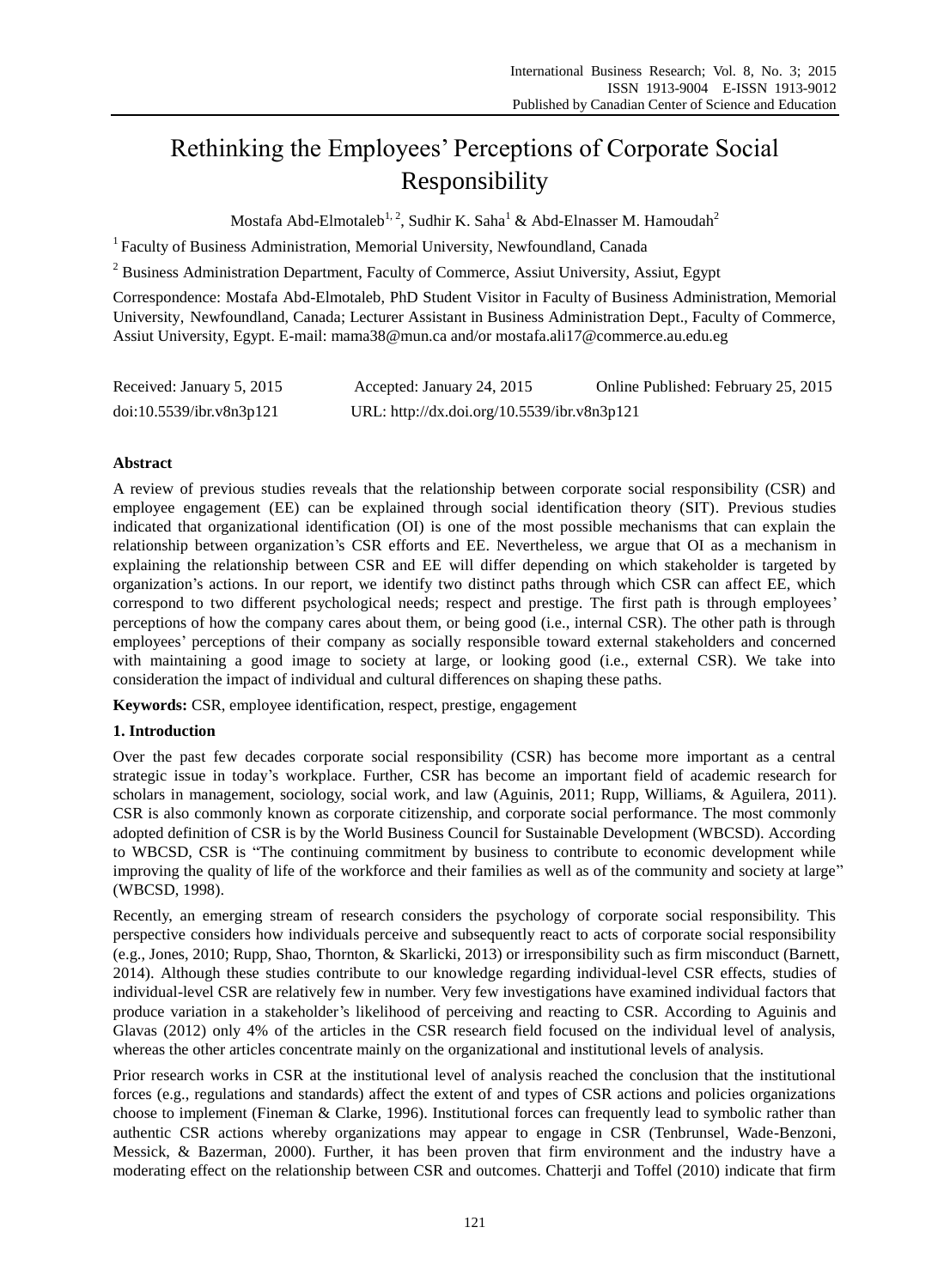environment and increased regulations were found to strengthen the relationship between CSR activities and outcomes. Regarding industry, there is evidence that the relationship between CSR activities and outcomes is stronger within industries that are more visible to stakeholders (Chiu & Sharfman, 2011). On the other hand, CSR studies at the organizational level concluded that organizations" social efforts vary as they stem from different motives. Organizations engage in CSR due to instrumental motives such as increasing profit and financial outcomes (e.g., Bansal & Roth, 2000), and normative motives that lie in the firm"s values (e.g., Aguilera, Rupp, Williams, & Ganapathi, 2007).

However, there is still a great need to conduct more research at micro levels of analysis (e.g., individual level) in order to have a deep understanding of how companies" stakeholders perceive CSR. It is necessary to explain variation in how stakeholders perceive and subsequently react to acts of CSR. Therefore, the purpose of this study is to explore the differences in stakeholders" perceptions of CSR as well as to develop an understanding of underlying mechanisms and microfoundations of CSR. We propose that the CSR literature would benefit from a more integrative, multimotive approach to the study of stakeholder CSR perceptions. This argues that multiple motives can underlie stakeholder" judgments and concerns about CSR. The proposed framework that forms the theoretical basis originates from the organizational identification literature.

In order to determine research gaps in this topic, a theoretical review of prior work of CSR at individual level of analysis has been done.

# **2. CSR at the Individual Level of Analysis**

In 1953, Howard Bowen made the first significant contribution in the field of Corporate Social Responsibility (CSR) by publishing his landmark book, *The Social Responsibilities of the Businessman*. His main query was "What responsibilities to society may Businessmen reasonably be expected to assume?" (Bowen, 1953, p. xi). Subsequently, many scholars have used different approaches to frame various definitions of CSR, each characterized by its own meaning and attributes. One of the most widely respected approaches is by Carroll (1991), who identified four major domains that make up a CSR pyramid: legal, economic, ethical, and philanthropic. Carroll"s CSR pyramid is widely used to clarify the main domains that the obligations of a business to its stakeholders should fall under. There are two main categories of company stakeholders, the first involves internal stakeholder (e.g., employees), and the second includes those stakeholders outside the organization, which are known by external stakeholders.

In the business world today, CSR occupies a unique place in corporate priorities. Several studies have shown that companies that operate in a socially responsible manner enhance corporate image, a valuable strategic asset (Siltaoja, 2006; Lii & Lee, 2012). In the last few decades, there has been a stream of research focused mainly on the role that CSR plays in shaping the relationships of companies with customers (Browen & Dacin, 1997; Luo & Bhattacharya, 2006), investors (Graves & Waddock, 1994; Hockerts & Moir, 2004), and society at large (Moir, 2001). The majority of these studies confirm the benefits that firms can obtain from being more accountable and responsible to such important stakeholders.

Recently a handful of studies have begun to explore the impacts of CSR from the perspective of internal stakeholders, including employees. Some of these studies focused on which domain of CSR (e.g., legal, economic, philanthropy, and discretionary) has the strongest impact on employees" attitudes and behaviors (Hsieh & Chan, 2012; Peterson, 2004; Rego, Leal, & Cunha, 2011), whereas others focused on exploring the positive impacts of employees participation in the CSR process (Daugareilh, 2008; Kim, Lee, Lee, & Kim, 2010). Some researchers have highlighted the consideration of how employees distinguish between "authentic and inauthentic" CSR programs (Liedtka, 2008; McShane & Cunningham, 2012). Besides these, a group of studies have investigated the relationship between a company"s social reputation and its attractiveness as an employer (e.g., Helm, 2011).

Although these studies have made both theoretical and practical contributions to the literature, several limitations have been found. First, much of the previous work has tended to focus on measuring employees' perception of external CSR (i.e., CSR initiatives toward external stakeholders) and how it affects employees" attitudes and behaviors (e.g., Stites & Michael, 2011). We believe that studying employees" perceptions of external CSR is not sufficient because it is important to understand how employees feel in knowing that the organization cares about them. Employees" responses to CSR actions may be stronger toward internal CSR (i.e., CSR actions toward them) than toward actions oriented to different social groups (Gond, Akremi, Igalens, & Swaen, 2010; De Roeck, Marique, Stinglhamber, & Swaen, 2014). Ditlev-Simonsen (2012) stated that employees' perception of positive organizational support has stronger explanatory power for employees" levels of commitment than does their perception of such initiatives toward external stakeholders. Hence, the current study seeks to investigate internal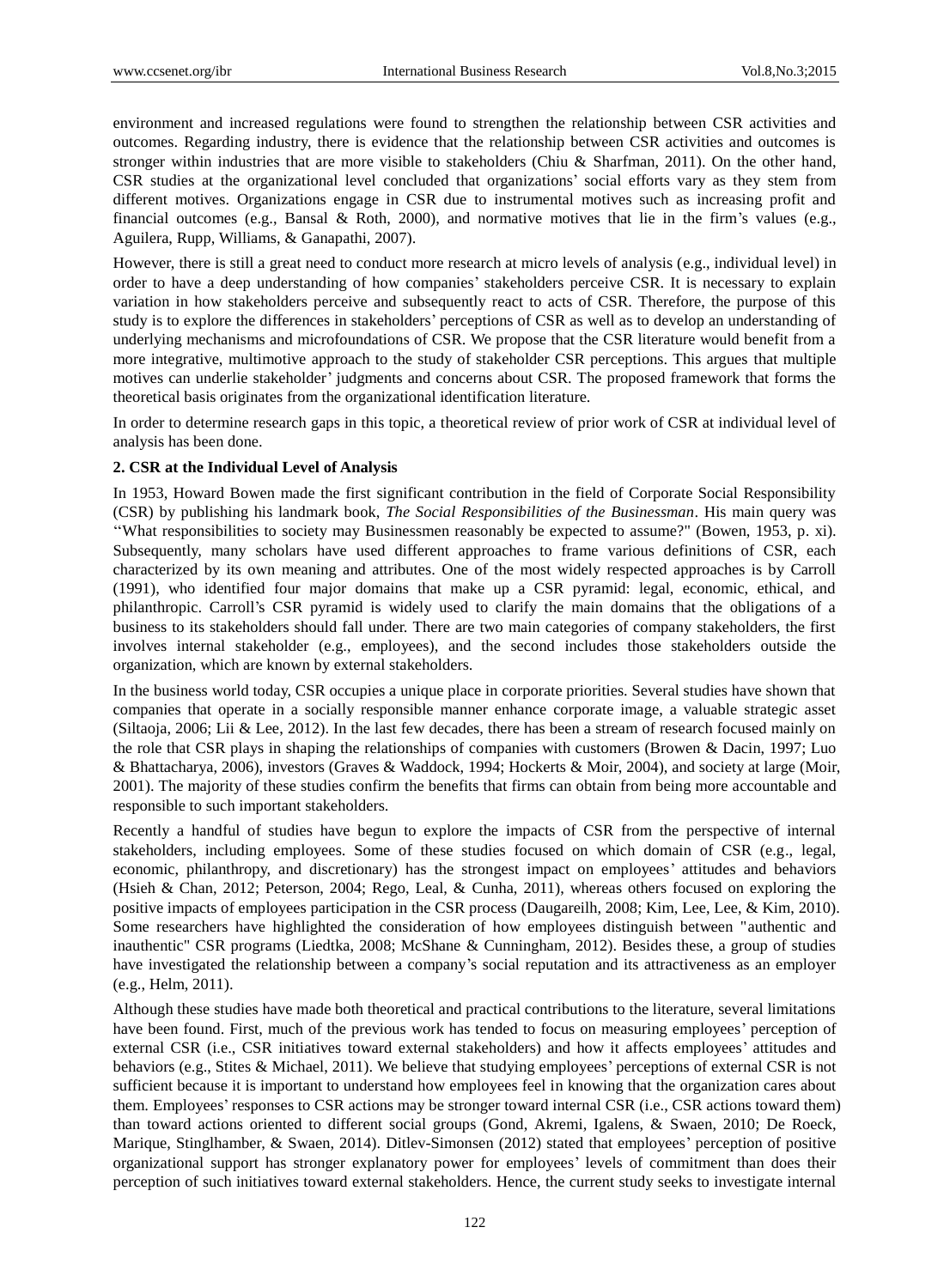and external CSR to fill this research gap and contribute to our knowledge of employee commitment and engagement resulting from CSR.

Second, despite the fact that CSR can affect a wide range of employee attitudes and behaviors, the independent variables in most previous studies were found to be organizational citizenship behavior (e.g., Newman, Nielsen, & Miao, 2014; Zhang, Fan, & Zhu, 2014), and/or job satisfaction (e.g., Hsieh & Chan, 2012; Valentine & Fleischman, 2008). It is beneficial to investigate how CSR influences other employee-related outcomes, such as employee engagement (EE), a widely used concept and one that is of increasing interest to human resources professionals. Previous empirical research has proven that engagement has positive impacts on work outcomes (Sonnentag, 2003; Saks, 2006). According to Saks (2006), EE has a direct effect on job satisfaction, intention to quit, and organizational citizenship behavior. Furthermore, on the organizational level, many have claimed that a high level of EE will lead to desirable consequences, such as an enhancement of revenue growth and profitability (Crim & Seijts, 2006), the ability to adapt to change in the long run, and organizational success (Baumruk, 2004; Wellins, Bernthal, & Phelps, 2005). Therefore, this study aims to explore the effects of CSR performance (i.e., internal and external CSR) on EE as a strong predictor of employees" behavior and subsequent performance (i.e., organizational and financial performance).

Third, the majority of the prior work in CSR at the individual level concentrated mainly on exploring the moderating impact of gender differences on the relationship between employees" perceptions of CSR dimensions and employees" attitudes and behavior at work (e.g., Peterson, 2004; Ditlev-Simonsen, 2012). No study on the employees" CSR perception has yet taken into account personality characteristics of employees. The present study is an explorative attempt to argue that personality tendencies are differently influence employees' judgments of organizations"social efforts and differently shape their reactions to acts of CSR.

Drawing on social identification theory (SIT) and organizational identification literature, current study develops a multidimensional model of the impact of perceived CSR on EE. The purpose of this study is to theoretically and empirically show that different CSR practices (i.e., internal and external CSR) can influence employees' identities by satisfying two different basic needs (respect and prestige), which in turn may enhance employees' engagement at workplace. Taking into consideration the impacts of individual differences (i.e., personality traits) on shaping these paths. This study will contribute to our knowledge of CSR and its impacts on employees" attitudes at work.

Last, there is a gap in our knowledge of how the many different components of the CSR constructs and organizational outcomes discussed above play out in developing countries of the world. How important is CSR, and how does it influence organizational outcomes? Thus far, research on the relationship between CSR and organizational performance (i.e., financial performance and employee commitment) has been carried out in developed economies, especially in European countries (e.g., Ditlev-Simonsen, 2012; Hofman & Newman, 2014; De Roeck & Delobbe, 2012; De Roeck et al., 2014; Stites & Michael, 2011). We believe that CSR is more important in developing countries, considering the lower amount of social provision in such contexts. The current study will shed light on the role that cultural differences (i.e., developed and emerging economies) play in shaping the relationship between CSR and employees' work attitudes.

### **3. Theoretical Background and the Proposition**

# *3.1 Employees'Perceptions of CSR*

In the introduction section, the current study argues that employees' perceptions of CSR not only depend on their perceptions of external CSR but also have concerns about how the companies care about them as internal stakeholders (De Roeck et al., 2014). Employees" perceptions of internal and external CSR combined that shapes their overall perceptions of the level of responsibility of an organization. By using the evaluative component of one"s social identification provided by SIT, which consists of the two main components of respect and prestige (Fuller et al., 2006; Tyler & Blader, 2003; Blader & Tyler, 2009), current study propose that employees judge their own status within the organization based on the internal aspect of the CSR efforts of their employing organization (i.e., their respect judgments) and judge the standing of one"s group based on the extent to which their employers appear as a socially responsible entity to the world outside the organization (i.e., prestige judgments). This leads to the first proposition:

#### *Proposition 1: Employees form distinct judgments about the internal and external aspects of CSR.*

#### 3.1.1 Internal and External CSR

Although internal CSR, which refers to CSR actions toward employees, specifically addresses the employees' needs and well-being inside the organization and at the workplace (Cornelius et al., 2008), a few prior works in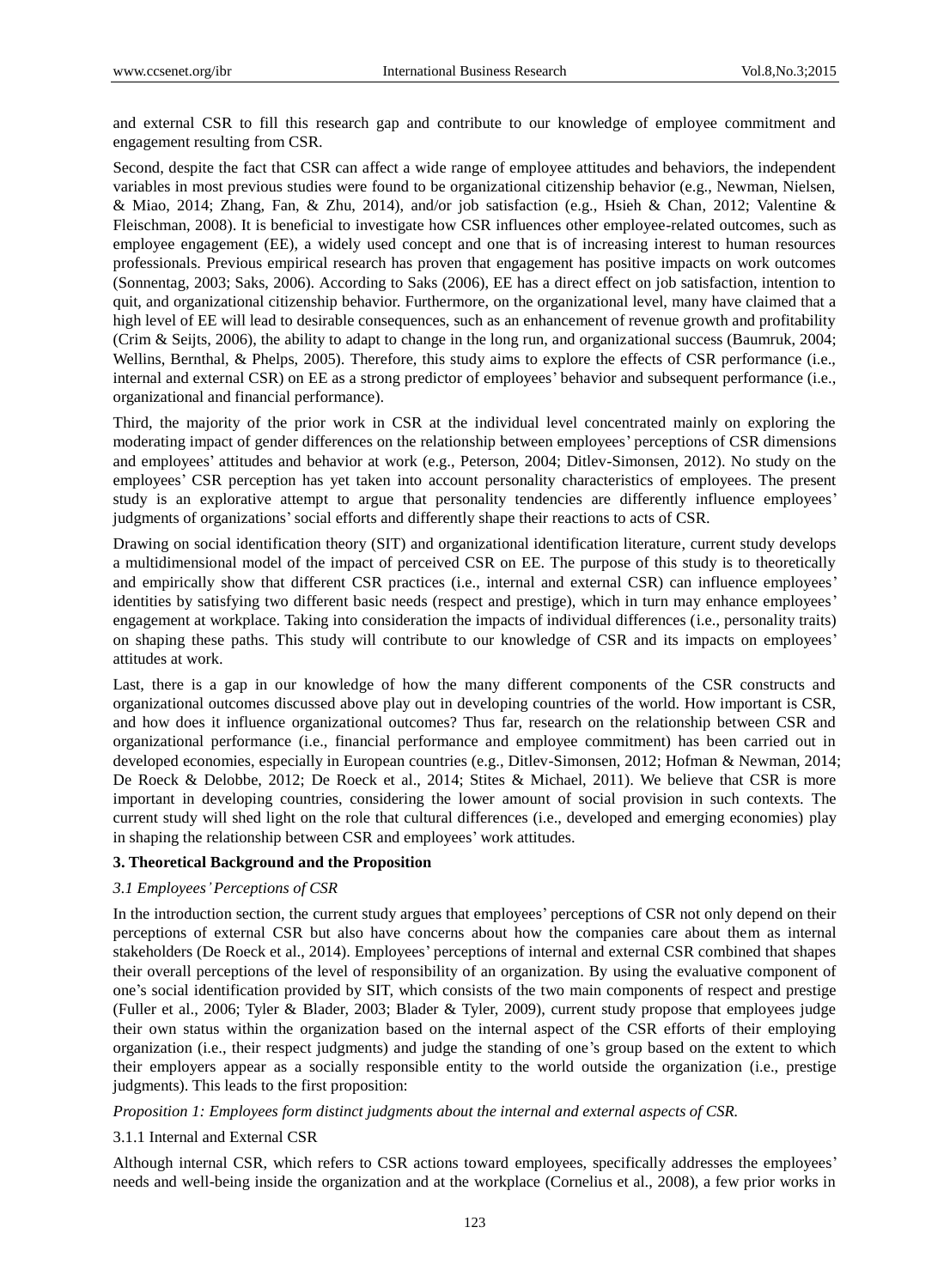employees" perceptions of CSR have included employees" perceptions of the internal aspect of CSR. Previous studies have reached the conclusion internal CSR perceptions also have a positive impact on employees" attitudes and behaviors (e.g., Ditlev-Simonsen, 2012; Valentine & Fleischman, 2008).

Despite the value of these studies, one issue arises: They did not take into account that employee" perceptions of company's CSR efforts for external and internal stakeholders may lead to different consequences on employee' attitudes at work. For example, some of these studies proposed that the positive relationship between whether external or internal CSR, and employees' attitudes and behaviors, can be generally explained by enhancing one's organizational identity (e.g., Brammer, Millington, & Rayton, 2007; Hofman & Newman, 2014; De Roeck et al., 2014; Turker, 2009). Organizational identification (OI) is one of the most possible theories that can explain the relationship between organizations CSR efforts and employees" attitudes and behaviors (Harris & Cameron, 2005).Nevertheless*,* this study argues that OI as a mechanism in explaining the relationship between CSR and employees' work attitudes will differ depending on which stakeholder is targeted by organization's actions (i.e., internal or external stakeholders). From the perspective of justice theory, employees" overall perceptions of CSR stems from three distinct judgments; procedural, distributive, and interactional CSR which in turn associated with three different needs; control, belongingness, and meaningful existence (Rupp, Ganapathi, Aguilera, & Williams, 2006). Similarly, the current study propose that employees' perceptions of external and internal CSR affect employees" identification by satisfying different employee" needs (i.e., respect and prestige needs).

# 3.1.2 Bridging CSR and SIT

Social identification refers to the psychological process through which individuals classify themselves into various social groups of reference (e.g., organization, political or religious affiliations etc.) to boost their levels of self-esteem (Tajfel, 1981; Tajfel & Turner, 1986). In particular, it corresponds to "the degree to which a member defines her or himself by the same attributes that he or she believes define the organization" (Dutton, Janet, & Celia, 1994: 239). The integration of SIT into organizational research has been found to show how basic psychological research may boost our understanding of people (e.g., employees) within an organizational context (Turner, 1985; Tyler & Blader, 2003). In other words, Researchers have adopted SIT to explain employees" identification with their companies (Dutton et al., 1994; Blader & Tyler, 2009).

Empirical research has confirmed that OI can influence employee" attitudes and behaviors. OI has been linked to collective actions (Blader, 2007; Kelly & Kelly, 1994), organizational commitment (Kim et al., 2010), employee satisfaction (De Roeck et al., 2014), loyalty (Abrams et al., 2001), and extra-role behavior (Blader & Tyler, 2009). One of the best models in this field is the group engagement model developed by Tyler and Blader (2003; Blader & Tyler, 2009). According to them, there are two elements that form one"s identity. The first is the Cognitive element, which refers to the extent to which group membership is self-defining. The second is the evaluative component, which captures the value that people attach to their group memberships, which in turn determines the importance of a group membership to how people think and feel about themselves. However, despite the existence of a few studies that confirmed the positive impacts of the evaluative aspect of OI on employees" attitudes and behaviors, the existing identification measures still focus almost exclusively on the cognitive aspect. Further, Johnson and colleagues indicated that affective identification provides incremental predictive validity exceeding cognitive identification in the prediction of employee" attitudes and behaviors (Johnson, Morgeson, & Hekman, 2012). Thus, current study will shed the light on the mediating role that the evaluative component of OI can plays in shaping employees responses to CSR actions (i.e., internal and external CSR).

#### 3.1.3 Mediating Mechanisms

Current study proposes that the employee will perform distinct judgments about the internal and external aspects of CSR (proposition 1). Now, we draw on the multiple needs model of OI (Fuller et al., 2006; Tyler & Blader, 2003; Blader & Tyler, 2009) to understand why CSR is important to the employees. This model suggests that employees" concern for social identification stems from instrumental and ethical motivations that map onto the two different needs for respect, and prestige.

*Instrumental motives and respect needs*. Researchers have adopted different tools and relied on various methods to measure employees" perceptions of internal CSR, such as perceived organizational support (Ditlev-Simonsen, 2012), company"s ethics programs (Valentine & Fleischman, 2008), and employees" evaluations of human resources (HR) practices such as training and opportunities for development (Brammer et al., 2007; Shen & Zhu, 2011). The HR function is considered as a key partner in embedding CSR practices and sustainability practices in all organizations. It's acceptable to say that, if a company projects the image of being socially responsible without respecting the people inside the organization and without ensuring that all HR processes are aligned,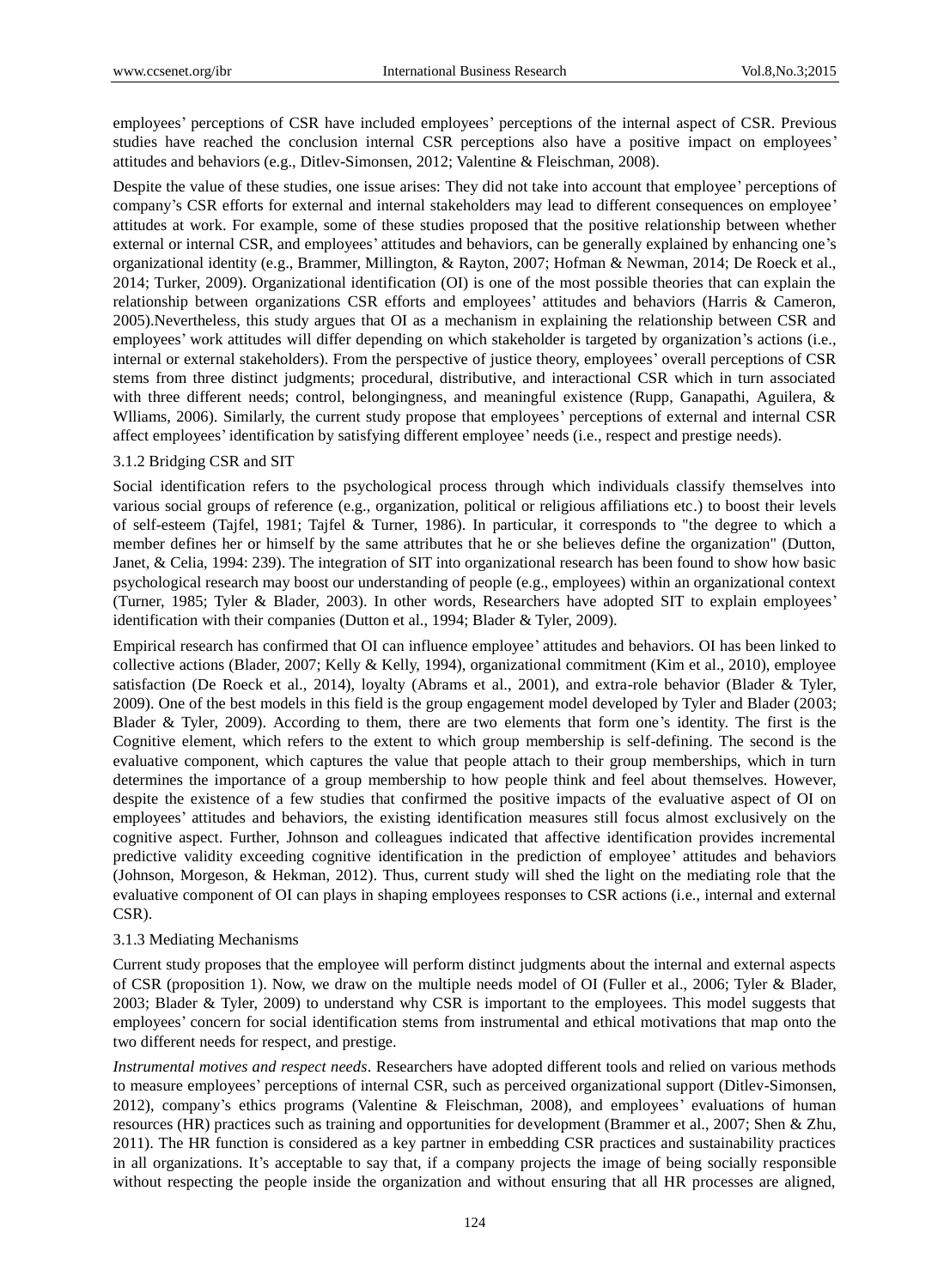then CSR becomes nothing more than an exercise for the sake of enhancing public relation. However, respect is important to individuals because it reflects the quality of treatment that they receive from their employer, which enhance their favorable image among members of the group, that will lead to help the employee in constructing and maintaining their identities (Tyler & Blader, 2003). Applied to internal CSR, internal CSR actions may indicate to employees that their organization has concern for them, and they may therefore be able to have their interests met (e.g., fair pays, promotions, opportunities for training and professional development), thus satisfying their need for respect.

*Ethical motives and prestige needs*. Although companies spend large amounts of resources on creating an appropriate work environment by designing and developing the best HR practices for employees, companies still face disengagement problems. In December 2010 an engagement study conducted by Psychometrics in the Canadian Workplace on a sample of 368 HR professionals working in different sectors (e.g., business, government, consulting, education, and non-profit organizations) showed that almost seven of ten professionals indicate that engagement is a problem in their organizations. Many have claimed that disengagement problems cost companies around the world billions of dollars (Moreland, 2013; People Metrics, 2011).

Recently, a stream of studies tried to determine which types of activities best increase employee engagement on a macro-level (i.e., organizational engagement). A Psychometrics study (2010) showed that disengaged employees consider salary and benefits as "a non-influential" factor in increasing their level of engagement; disengaged employees referred to a category of employees who did not see themselves as proactive participants in their organizations. However, in the same vein, another study done by the Center for Advanced Human Resources Studies (CAHRS) among 200 young professionals from around the United States showed that 65% of respondents would take a pay cut to work for a company with a strong reputation for CSR, supports charitable initiatives, and promotes sustainability efforts (Kwan & Tuuk, 2012). Therefore, it is clearthat employees have great interest in the efforts of companies to support external stakeholders and maintain a good image in the society at large (Rego et al., 2011; Upham, 2006). As such, employees consider organizations are accountable for their actions because they need to know that they are affiliated with an entity that "looks good" ethically. Hence, the focus here is originally on whether people outside the organization (i.e., external stakeholders) view the company as ethically oriented. This discussion leads us to proposition 2:

*Proposition 2: The effects of employee perceptions of CSR will be mediated by the extent to which such perceptions meet the respect (internal CSR), and prestige (external CSR) needs of the employee.*

#### *3.2 CSR and EE*

Empirical studies have indicated that employee" perception of CSR is among the main factors that influence employee" attitudes and behaviors. Research has shown that employee attitudes and behaviors are heavily influenced by how socially responsible they consider their organization to be (Peterson, 2004).

Whereas the research on the relationships between internal CSR, job satisfaction, and organizational citizenship behaviour are well established in the literature (e.g., Brammer et al., 2007; Deltiv-Semonsen, 2012; Kwan & Tuuk, 2012; De Roeck et al., 2014; Truker, 2009), employee engagement is a relatively new concept in our study. Based on the literature, the first conceptualization EE was by Khan, who stated that EE is "the harnessing of organization members" selves to their work roles; in engagement, people express themselves emotionally, mentally, and physically during role performances" (Kahn, 1990, pp. 694).

Although, EE often resembles other established constructs, such as organizational citizenship behavior and job satisfaction, it is a distinct and more expansive construct. A variety of positive attitudes and behaviors can be expected to arise out of EE. Neither citizenship behavior nor job satisfaction sufficiently reflects the two aspects of engagement\_\_its two-way nature, and the extent to which engaged employees are expected to have an element of business awareness (Robinson, Perryman, & Hayday, 2006). EE is more appropriate to use as an independent variable when we assess employees' reactions and responses to organization's CSR efforts. However, drawing on OI literature, the current study will shed light on the differences in the consequences of satisfying two separate psychological needs of the employee; respect and prestige on EE.

# 3.2.1 The Influence of Internal CSR Performance on EE

Earlier studies indicated that identification with one"s organization is based not only on the individual"s evaluation of the status of the organization, or perceived external prestige (PEP), but also the individual"s evaluation of his or her own status within the organization, or perceived internal respect (PIR) (Tyler & Blader, 2003). PIR refers to "the perception of one"s relative status within the group" (Fuller et al., 2006, pp. 817). Respect reflects employees" beliefs that they are valued members of the organization. Receiving respect from the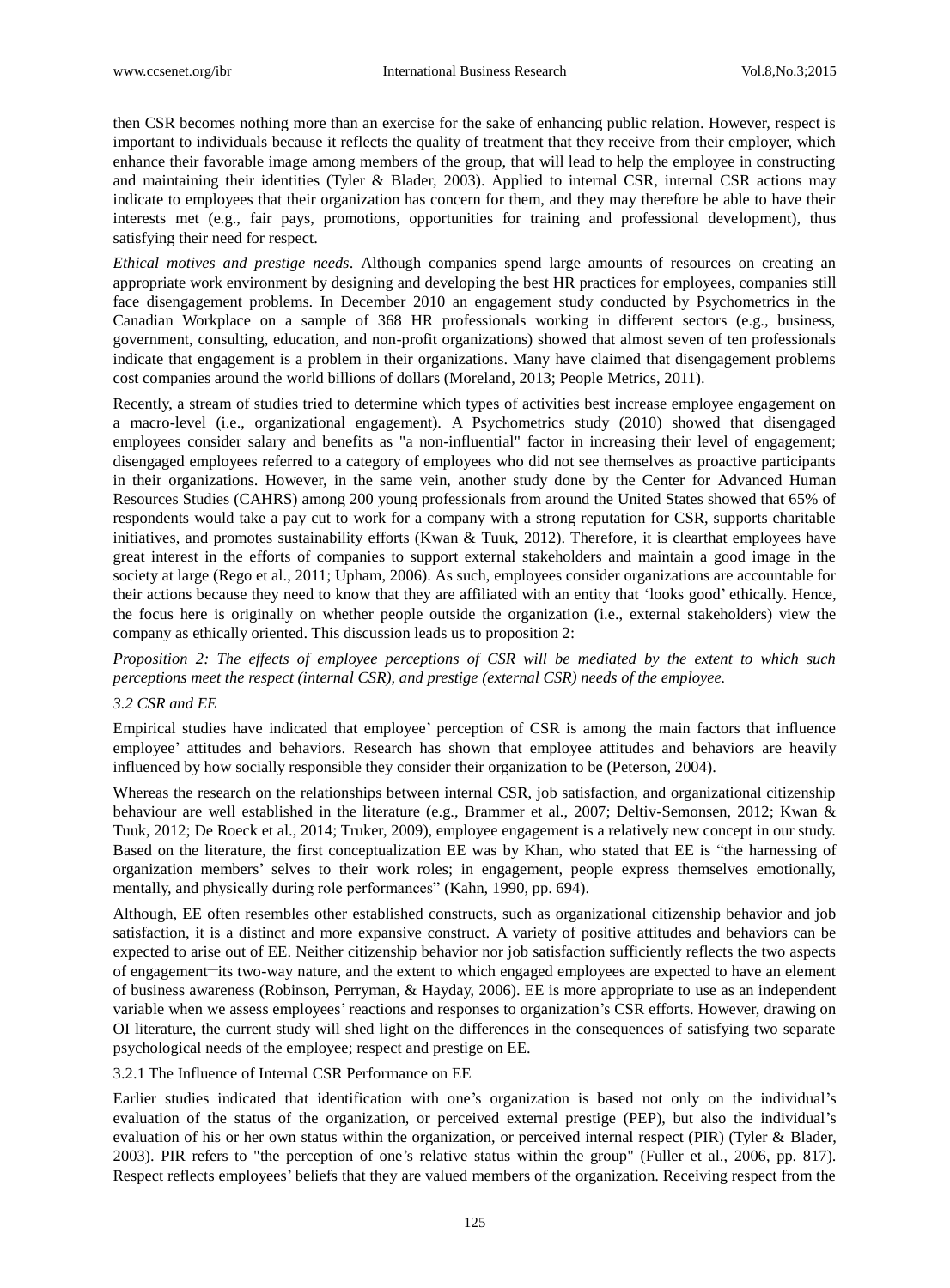employer result in employees' positive evaluations of their standing and acceptance within their groups. Blader & Tyler (2009) confirm this by considering PIR as an intragroup evaluative judgment. However, some researchers have been concerned with the antecedents of PIR. Fuller et al (2006) indicated that participation in decision-making process and employee's perceptions of internal CSR (i.e., opportunities for growth and visibility within the organization) seemed to be most strongly related to PIR.

Although PIR has been found to be related to employees" desirable attitudes and behavior such job satisfaction (e.g., Faulkner, & Laschinger, 2008; Ulrich, Buerhaus, Donelan, Norman, & Dittus, 2005), the relationship between PIR and employees" attitudes and behaviors is substantially less established when compared to PEP. Nevertheless, it has been found that PIR has a positive impact on EE. Augsberger, Schudrich, McGowan, & Auerbach (2012) indicated that workers who perceive a lack of respect in some recognized domains (e.g. salary and benefits, fair promotion potential, organizational support) were significantly more likely to express intent to leave their current job. Further, Shen and Benson (2014) revealed that socially responsible human resource practices are positively related to employee task performance. The basis of this discussion leads to the third proposition,

*Preposition 3: When employees identify their employers as internally responsible that positively influences the perceived respect, which in turn encourages them and makes employees more willing to carry the tasks assigned to them, which positively influence their engagement toward their jobs.*

# 3.2.2 The Influence of External CSR Performance on EE

PEP is how employees think outsiders see their organization (Smidts, Pruyn, & Riel, 2001). In other words, PEP is contrary to "organizational identity", which employees shape directly from attributes of the organization. PEP is also known as "perceived organizational prestige" (Mael, & Ashforth, 1992), or "constructed external image" (Dutton et al., 1994). It reflects employees' evaluations of the organization's reputation depending on their perceptions of how outsiders see their firm (Brown, Dacin, Pratt, & Whetten, 2006). However the concept is termed, the Relationship between CSR associations and PEP is well established in the literature (e.g., Dutton & Dukerich, 1991; Kim et al., 2010). Previous studies have indicated that employee's perception of CSR associations (i.e. external CSR) is positively associated with PEP (Kim et al., 2010). From the perspective of signaling theory, Dögl & Holtbrügge (2014) stated that corporate environmental responsibility of firms can serve as a signal to employees and can affect the perceived reputation of these firms as employers.

On the other hand, the engagement literature suggests that corporate reputation and employee"s perceptions of external prestigeare essential factors in building their organizational engagement (Bartels, Pruyn, Jong, & Joustra, 2007). Individuals tend to identify with organizations that have favourable reputations (Peterson, 2004) and are perceived by outsiders as prestigious (Gavin & Maynard, 1975; Mael & Ashforth, 1992). PEP has a stronger influence on identification with the organization as a whole than on identification at lower organizational levels (Bartels et al., 2007; Carmeli, 2005; Carmeli & Freund, 2002). Further, it has been suggested that PEP will be linked to public behaviors (e.g., voice behavior) that display organizational loyalty (Fuller et al., 2006), which will lead to the fourth preposition,

*Proposition 4*: *External CSR can boost employees'self-enhancement processes through its impact on PEP, which supports employees' efforts to define themselves through organizational affiliations; in turn, this reinforces their engagement at the organizational level.*

# *3.3 The Moderating Role of Individual Differences*

Although much existing research on CSR has explored its impacts on employees" attitudes and behavior, the degree to which employees' response to their organizations CSR efforts may be affected by individuals' differences, such as individuals" innate (differences) need for identification. Employees undertake a complex and cognitively task when perceiving and subsequently react to acts of CSR. Thus, to assess employees" perceptions of a company"s social performance, researchers should not only examine the institutional and the organizational context of CSR processes, but also should investigate the role that individual differences can play in shaping employees" judgments of CSR.

This study suggests that employees' personality traits—namely extraversion and neuroticism—are particularly likely to shape employees" judgments of CSR. It has been reported that employees" personality traits have a significant effect in individuals' attitudes and life outcomes (Roberts, Kuncel, Shiner, Caspi, & Goldberg, 2007). Further, it has been proven that personality traits have a direct relation to individuals" attitudes toward charity actions. Recently, Vantilborgh and colleagues indicated that the big personality traits relate to the amount of time donated by volunteers (Vantilborgh et al., 2007).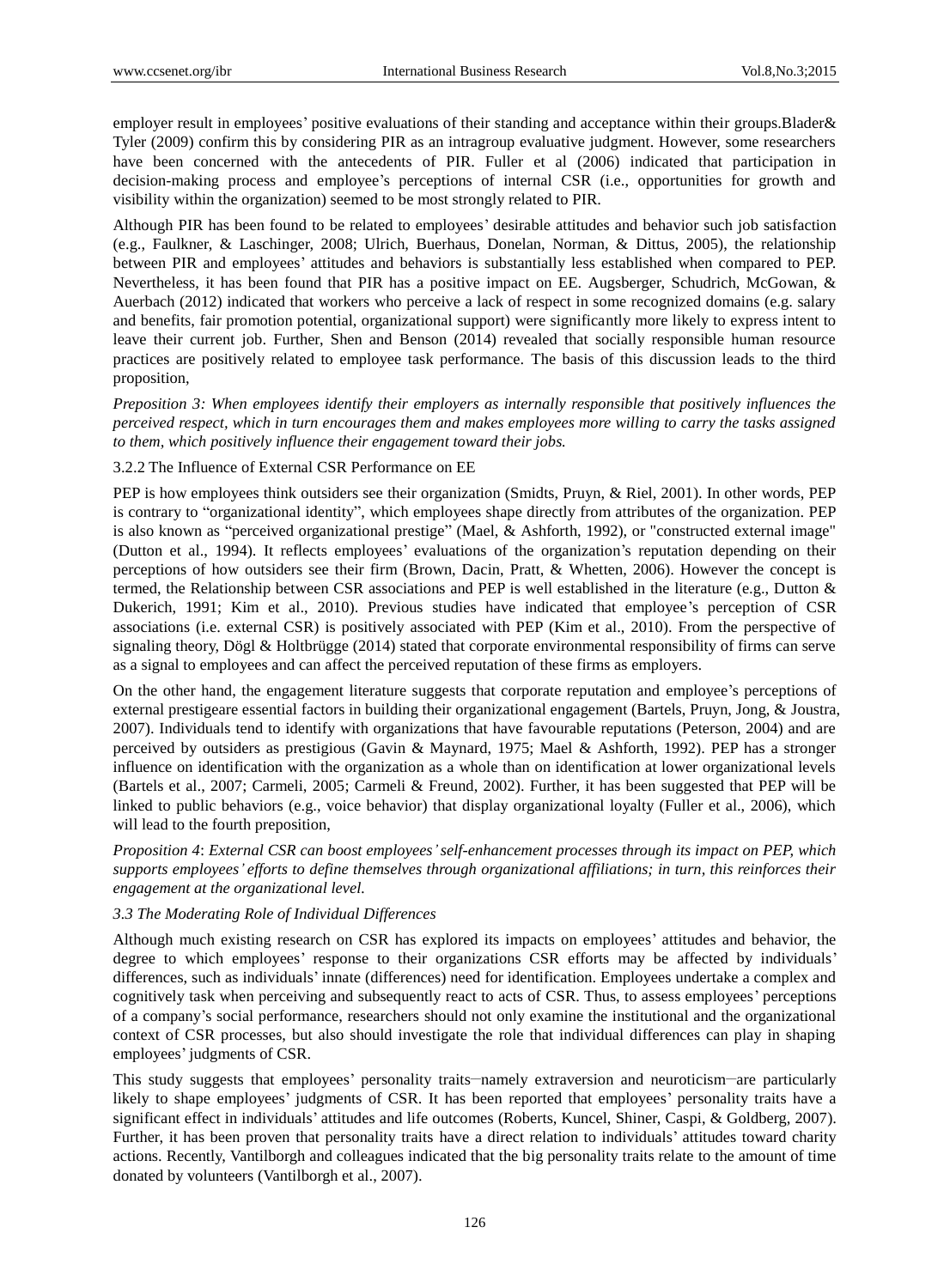Extraversion is one of the five core traits that form human personality, it leads to an increase in individuals" desire for self-enhancement (Matthews, Zeidner, & Roberts, 2004), which reflects a motivation to strongly connect with one"s social environment. Extraverts enjoy working in groups, participate in social life, and like to be in the presence of other people (Costa & McCrae, 1980). According to Cambridge Personality Research (CPR) extraversion distinguishes individuals based on how engaged they are with society and the outside world. Extraverts generally feel positively about participating in social life. On the contrary, neuroticism is associated with an individual's tendency to experience insecurity and anxiety (Eysenck, 1983), which makes the individual more interested in her or his own life. Neuroticism can be comprised of symptoms such as worry, and self-consciousness (Lahey, 2009).

Drawing on personality traits literature this study argues that the employees" dispositional traits of extraversion and neuroticism are uniquely associated with employees' perceptions of the two aspects of CSR (i.e., internal and external CSR). The following is thus expected:

*Proposition 5*: *Employees' with neuroticism are likely to put more attention than those with extraversion to their own status within the organization, the internal aspect of CSR, whereas extraverts are more likely to give more attention to the status of the group and how it looks to the public-the external aspect of CSR.*

A final important consideration is the cultural differences. It is worth noting that the cultural dimension of the human element in any country plays an important role when considering and dealing with issues such as CSR. These considerations not only include the organizational practices related to CSR but also the value and perception of the CSR philosophy, its concepts, and the elements themselves. This study therefore argues that employee reactions to CSR (i.e., internal and external) may differ in some ways in response to the cultural differences.

#### *3.4 The Moderating Role of Cultural Differences*

Despite the existence of a number of studies that aim to understand the impacts of corporate reputation (e.g., identity and image) on the relationship between CSR actions and employee organizational identification, there is evident contradiction in the results. For example, a study by Kim and colleagues on employees in the controversial oil industry sector in Korea revealed that CSR associations influence employee-company identification through PEP (Kim et al., 2010). By contrast, a separate study conducted on a group of employees working at the European headquarters of the petrochemical division of an international oil company indicated that PEP does not significantly mediate the relationship between perceived CSR and employees" OI (De Roeck & Delobbe, 2012). This contradiction motivates us to explore the role that cultural differences may play in shaping the relationship between CSR performance and employee engagement.

As previously mentioned in this paper, the majority of the prior studies related to CSR were conducted in Europe. These studies have come to the conclusion that employees are concerned not only about whether the company cares about them (i.e., internal CSR), but also about the level of caring that the company has for the world outside the organization (i.e., external CSR). Current study assumes that these findings might have been different in organization in which the employees have difficulty feeding their families and a heavier financial burden (e.g., developing countries)*.* Thus, this study argues that employees in emerging economies are more likely to show greater interest in internal CSR than those in developed economies. Accordingly, and in agreement with the third proposition, which stresses a relationship between internal CSR and EE, this study now assume that this relationship will be stronger in developing countries. Based on this assumption, we present a sixth proposition:

# *Proposition 6: The relationship between internal CSR and EE is stronger in developing countries than in Developed countries.*

Although CSR has started to gain importance in emerging countries (Brammer & Pavelin, 2008), the understanding of the external aspect of CSR is still in its early stages. Recently, a study conducted in China revealed that employee" perceptions of CSR practices to external stakeholders have a nonsignificant impact on his or her organizational commitment (Hofman & Newman, 2014). Furthermore, there is evidence that corporate environmental activities (e.g., green communication) are more important for employees who working in developed economies than those in emerging economies (Dögl & Holtbrügge, 2014). As such, and contrary to our expectations that a relationship between internal CSR and EE will be stronger in the context of developing countries, current study argues that a relationship between external CSR and EE will be stronger in developed countries. That is:

*Proposition 7: The relationship between external CSR and EE is stronger in developed countries than in developing countries.*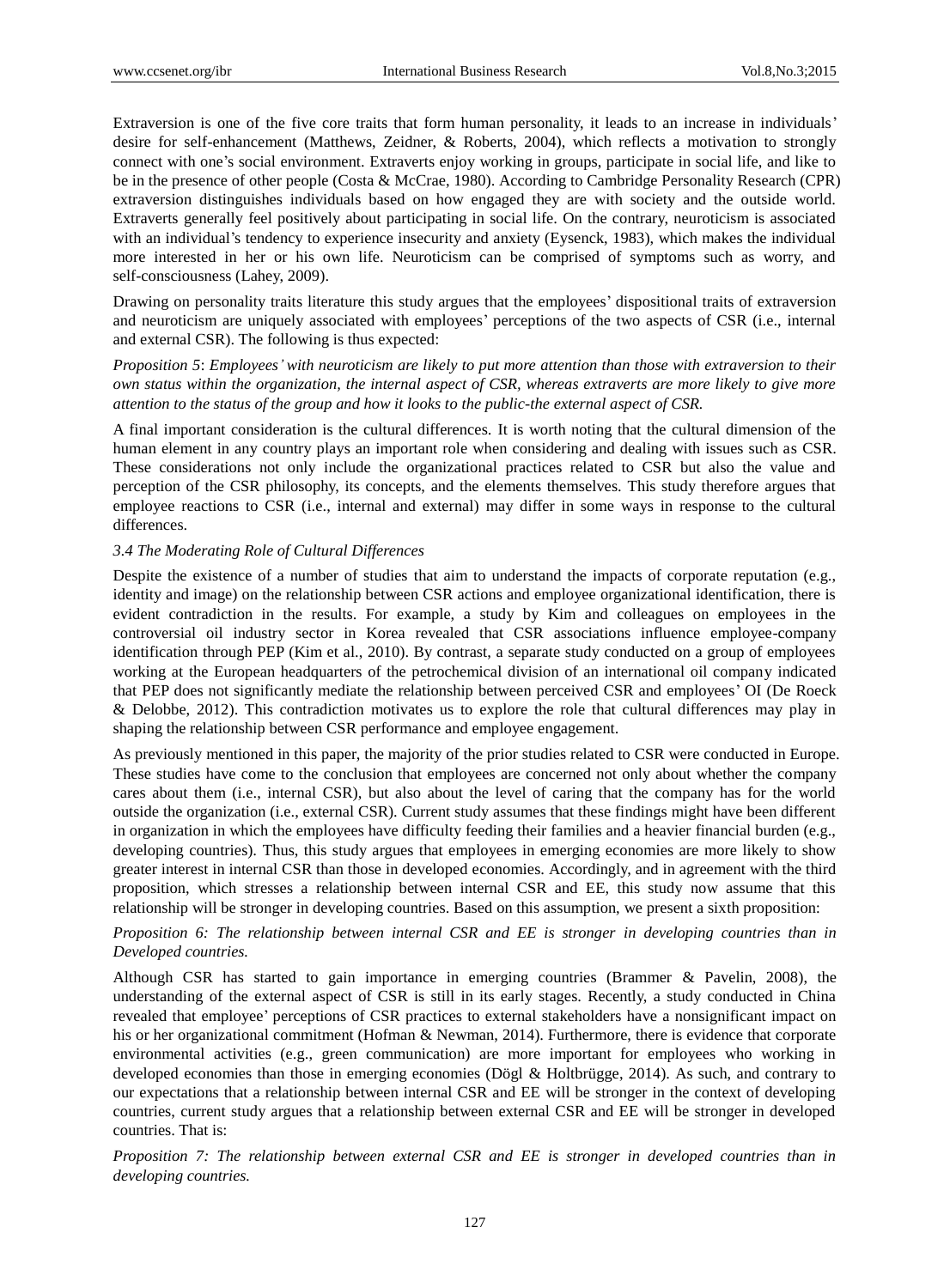#### **4. Conclusion**

This paper provides a multidimensional framework for the relationship between CSR (i.e., internal and external CSR) and EE. Using SIT, we argued that employees" perceptions of internal and external CSR dimensions are uniquely associated with EE. We still need more theoretical development to flesh out issues such as the differential effects of both internal versus external CSR perceptions, as well as respect versus prestige needs. Considering that point of view, this framework serves as an important step towards stimulating further research in exploring the differences in employee perceptions of the internal and the external aspects of the organization"s CSR efforts. It is our intention that this framework will lead to continued dialogue on this topic.

#### **References**

- Abram, D., Ando, K., & Hinlkle, S. (1998). Psychological attachment to the group: Cross-cultural differences in organizational identification and subjective norms as predictors of workers" turnover intentions. *Personality and Social Psychology Bulletin, 24*(10), 1027-1039. http://dx.doi.org/10.1177/01461672982410001
- Aguilera, R. V., Rupp, D. E., Williams, C. A., & Ganapathi, J. (2007). Putting the S back in corporate social responsibility: A multilevel theory of social change in organizations. *Academy of Management Review*, *32*(3), 836-863. http://dx.doi.org/10.5465/AMR.2007.25275678
- Aguinis, H. (2011). Organizational responsibility: Doing good and doing well. In Zedeck, S. (Ed.), *APA handbook of industrial and organizational psychology*(Vol. 3, pp. 855-879). Washington, DC: American Psychological Association.
- Aguinis, H., & Glavas, A. (2012). What we know and don"t know about corporate social responsibility: A review and research agenda. *Journal of Management, 38*(4), 932-968. http://dx.doi.org/10.1177/0149206311436079
- Augsberger, A., Schudrich, W., McGowan, B. G., & Auerbach, C. (2012). Respect in the workplace: A mixed methods study of retention and turnover in the voluntary child welfare sector. *Children and Youth Services Review, 34*(7), 1222-1229. http://dx.doi.org/10.1016/j.childyouth.2012.02.016
- Bansal, P., & Roth, K. (2000). Why companies go green: A model of ecological responsiveness. *Academy of Management Journal, 43*(4), 717-736. http://dx.doi.org/10.2307/1556363
- Barnett, M. L. (2014). Why stakeholders ignore firm misconduct: A cognitive view. *Journal of Management*, *40*(3), 676-702. http://dx.doi.org/10.1177/0149206311433854
- Bartels, J., Pruyn, A., Jong, M., & Joustra, I. (2007). Multiple organizational identification levels and the impact of perceived external prestige and communication climate. *Journal of Organizational Behavior, 28*(2), 173-190. http://dx.doi.org/10.1002/job.420
- Baumruk, R. (2004). The missing link: The role of employee engagement in business success. *Workspan, 47*, 48-52.
- Blader, S. L. (2007). Let"s not forget the "me" in "team": Investigating the interface of individual and collective identity. In C. Bartel, S. Blader, & A. Wrzesniewski (Eds.), *Identity and the modern organization* (pp. 61-84). Mahwah, NJ: Erlbaum.
- Blader, S. L., & Tyler, T. R. (2009). Testing and extending the group engagement model: Linkages between social identity, procedural justice, economic outcomes, and extrarole behavior. *Journal of Applied Psychology, 94*(2), 445-464. http://dx.doi.org/10.1037/a0013935
- Bowen, H. R. (1953). *Social responsibilities of the businessman*. New York: Harper & Row.
- Brammer, S., & Millington, A. (2005). A corporate reputation and philanthropy: An empirical analysis. *Journal of Business Ethics, 61*, 29-44. http://dx.doi.org/10.1007/s10551-005-7443-4
- Brammer, S., & Pavelin, S. (2008). Factors influencing the quality of corporate environmental disclosure. *Business Strategy and the Environment, 17*(2), 120-136. http://dx.doi.org/10.1002/bse.506
- Brammer, S., Millington, A., & Rayton, B. (2007). The contribution of corporate social responsibility to organizational commitment. *The International Journal of Human Resource Management, 18*(10), 1701-1719. http://dx.doi.org/10.1080/09585190701570866
- Browen, T. J., & Dacin, P. A. (1997). The company and the product: Corporate associations and consumer product responses. *Journal of Marketing, 61*, 68-84. http://dx.doi.org/10.2307/1252190
- Browen, T. J., Dacin, P. A., Pratt, M. G., & Whetten, D. A. (2006). Identity, intended image, construed image,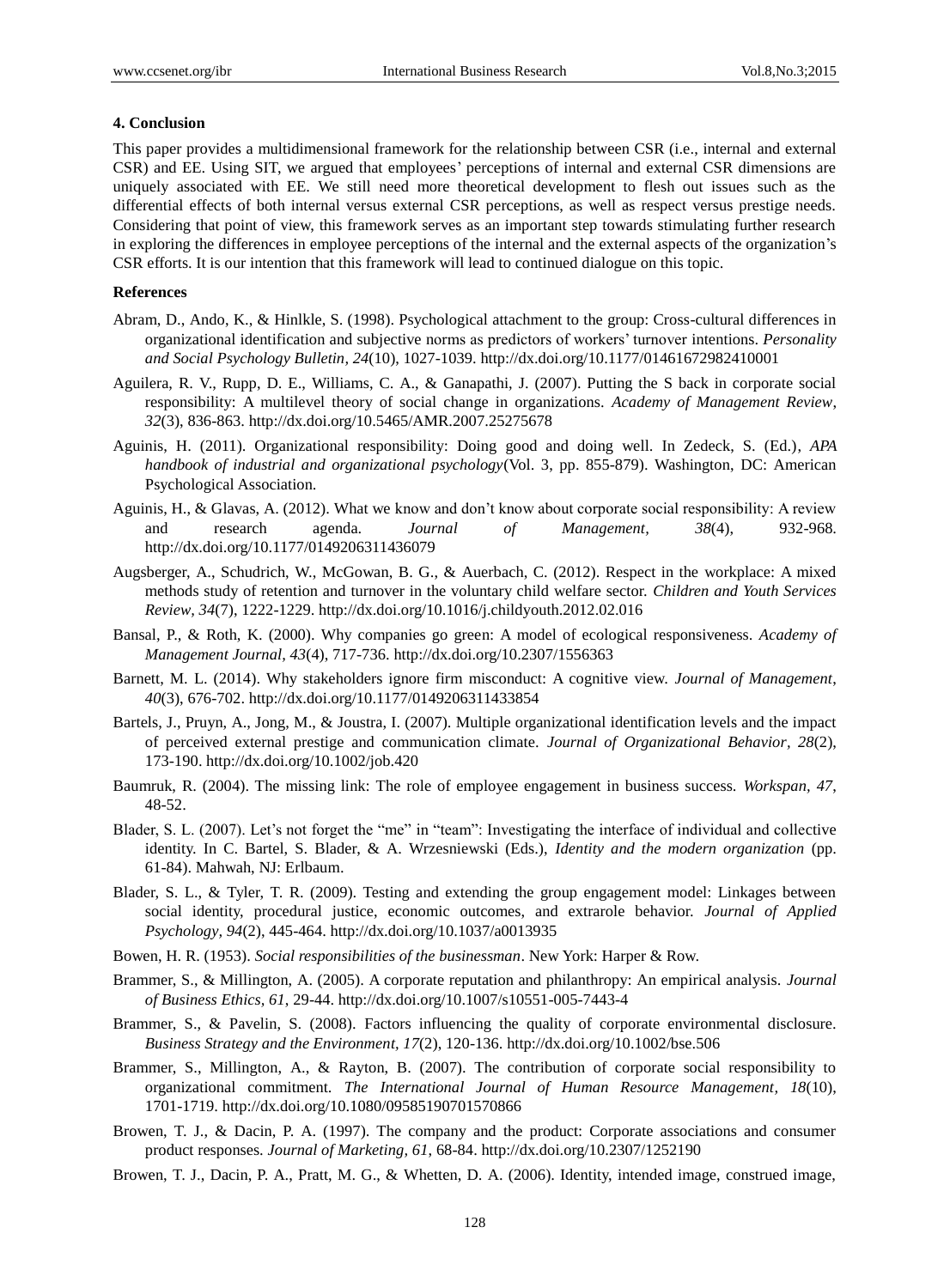and reputation: An interdisciplinary framework and suggested terminology. *Academy of Marketing Science Journal, 34*(2), 99-106. http://dx.doi.org/10.1177/0092070305284969

- Carmeli, A. (2005). Perceived external prestige, affective commitment, and citizenship behaviors. *Organization Studies, 26*(3), 443-464. http://dx.doi.org/10.1177/0170840605050875
- Carmeli, A., & Freund, A. (2002). The relationship between work and workplace attitudes and perceived external prestige. *Corporate Reputation Review, 5*, 51-68. http://dx.doi.org/10.1057/palgrave.crr.1540164
- Carroll, A. B. (1991). The pyramid of corporate social responsibility: Toward the moral management of organizational stakeholders. *Business Horizons,* July/August, 39-48. http://dx.doi.org/10.1016/0007-6813(91)90005-G
- Chatterji, A. K., & Toffel, M. W. (2010). How firms respond to being rated. *Strategic Management Journal*, *31*(9), 917-945.
- Chiu, S., & Sharfman, M. (2011). Legitimacy, visibility, and the antecedents of corporate social performance: An investigation of the instrumental perspective. *Journal of Management, 37*(6), 1558-1585. http://dx.doi.org/10.1177/0149206309347958
- Cornelius, N., Todres, M., Janjuha-Jivraj, S., Woods, A., & Wallace, J. (2008). Corporate social responsibility and the social enterprise. *Journal of Business Ethics, 81*(2), 355-370. http://dx.doi.org/10.1007/s10551-007-9500-7
- Costa, P. T., & McCrae, R. R. (1980). Influence of extraversion and neuroticism on subjective well-being: Happy and unhappy people. *Journal of Personality and Social Psychology, 38*(4), 668-678. http://dx.doi.org/10.1037/0022-3514.38.4.668
- Crim, D., & Seijts, G. H. (2006). What engages employees the most, or the ten C"s off employee engagement. *Ivey Business Journal*, March/April, 1-5.
- Daugareilh, I. (2008). Employee participation, ethics and corporate social responsibility. *Transfer: European Review of Labour and Research, 14*, 93-110.
- De Roeck, K., & Delobbe, N. (2012). Do environmental CSR initiatives serve organizations" legitimacy in the oil sector? Exploring employees" reactions through organizational identification theory. *Journal of Business Ethics, 110*(4), 397-412. http://dx.doi.org/10.1007/s10551-012-1489-x
- De Roeck, K., Marique, G., Stinglhamber, F., & Swaen, V. (2014). Understanding employees' responses to corporate social responsibility: Mediating roles of overall justice and organizational identification. *The International Journal of Human Resource Management, 25*, 91-112. http://dx.doi.org/10.1080/09585192.2013.781528
- Ditlev-Simonsen, C. (2012). The relationship between Norwegian and Swedish employees" perception of corporate social responsibility and affective commitment. *Business & Society*. http://dx.doi.org/10.1177/0007650312439534
- Dögl, C., & Holtbrügge, D. (2014). Corporate environmental responsibility, employer reputation and employee commitment: An empirical study in developed and emerging economies. *The International Journal of Human resource Management, 25*(12), 1739-1762.http://dx.doi.org/10.1080/09585192.2013.859164
- Dutton, J. E., & Dukerich, J. M. (1991). Keeping an eye on the mirror: Image and identity in organizational adaptation. *Academy of Management Journal, 34*(3), 517-554. http://dx.doi.org/10.2307/256405
- Dutton, J. E., Janet, M. D., & Celia, V. H. (1994). Organizational images and member identification. *Academy of Management Journal, 34*, 517-554. http://dx.doi.org/10.2307/256405
- Eysenck, M. W. (1983). Anxiety and individual differences. In G. R. J. Hockey (Ed.), *Stress and Fatigue in human performance* (pp. 273-298). New York, NY: Wiley.
- Faulkner, J., & Laschinger, H. (2008). The effects of structural and psychological empowerment on perceived respect in acute care nurses. *Journal of Nursing Management, 16*(2), 214-221. http://dx.doi.org/10.1111/j.1365-2834.2007.00781.x
- Ferrell, J., & Fraedrich, J. (1991). *Business ethics: Ethical decision making and cases*. Boston: Houghton Mifflin Company.
- Fineman, S., & Clarke, K. (1996). Green stakeholders: Industry interpretations and response. *Journal of Management Studies, 33*(6), 715-730. http://dx.doi.org/10.1111/j.1467-6486.1996.tb00169.x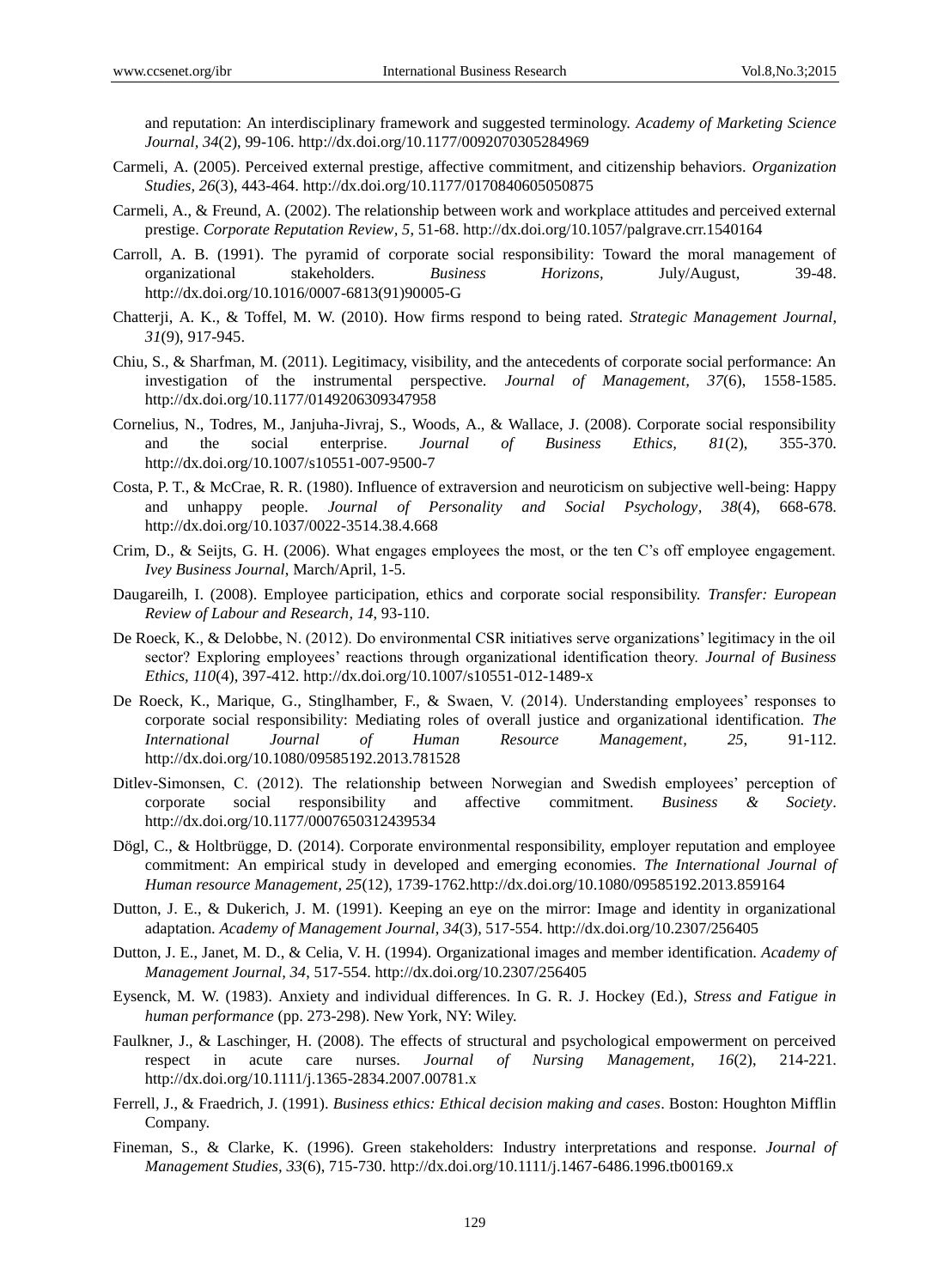- Fuller, J. B., Hester, K., Barnett, T., Frey, L., Relyea, C., & Beu, D. (2006). Perceived external prestige and internal respect: New insights into the organizational identification process. *Human Relations, 59*(6), 815-846. http://dx.doi.org/10.1177/0018726706067148
- Gallup Study. (2012). *State of the global workplace: Employee engagement insights for business leaders worldwide*. Retrieved from http://www.gallup.com/strategicconsulting/164735/state-global-workplace.aspx
- Gavin, J. F., & Maynard, W. S. (1975). Perceptions of corporate social responsibility. *Personnel Psychology*, *28*(3), 377-387. http://dx.doi.org/10.1111/j.1744-6570.1975.tb01545.x
- Gond, J., El-Akremi, A., Igalens, J., & Swaen, V. (2010). *Corporatesocial responsibility influence on employees*. No. 54-2010, ICCSR Research Paper Series, ISSN 1479-5124.
- Graves, S. B., & Waddock, S. A. (1994). Institutional owners and corporate social performance. *Academy of Management Journal, 37*(4), 1035-1046. http://dx.doi.org/10.2307/256611
- Harris, G. E., & Cameron, J. E. (2005). Multiple dimensions of organizational identification and commitment as predictors of turnover intentions and psychological well-being. *Canadian Journal of Behavioural Science*, *37*(3), 159-169. http://dx.doi.org/10.1037/h0087253
- Helm, S. (2011). Employees" awareness of their impact on corporate reputation. *Journal of Business Research*, *64*(7), 657-663. http://dx.doi.org/10.1016/j.jbusres.2010.09.001
- Hockerts, K., & Moir, L. (2004). Communicating corporate responsibility to investors: The changing role of the investor relations function. *Journal of Business Ethics, 52*, 85-98. http://dx.doi.org/10.1023/B:BUSI.0000033109.35980.16
- Hofman, P. S., & Newman, A. (2014). The impact of perceived corporate social responsibility on organizational commitment and the moderating role of collectivism and masculinity: Evidence from China. *The International Journal of Human Resource Management, 25*(5), 631-652. http://dx.doi.org/10.1080/09585192.2013.792861
- Hsieh, Y., & Chan, J. (2012). Corporate social responsibility: A concern among employees. *Human Systems Management, 31*, 219-230.
- Johnson, M. D., Morgeson, F. P., & Hekman, D. R. (2012). Cognitive and affective identification: Exploring the links between different forms of social identification and personality with work attitudes and behavior. *Journal of Organizational Behavior, 33*(8), 1142-1167. http://dx.doi.org/10.1002/job.1787
- Jones, D. A. (2010). Does serving the community also serve the company? Using organizational identification and social exchange theories to understand employee responses to a volunteerism programme. *Journal of Occupational and Organizational Psychology, 83*(4), 857-878. http://dx.doi.org/10.1348/096317909X477495
- Kahn, W. A. (1990). Psychological conditions of personal engagement and disengagement at work. *Academy of Management Journal, 33*(4), 692-724. http://dx.doi.org/10.2307/256287
- Kelly, C., & Kelly, J. (1994). Who gets involved in collective action? *Human Relations, 47*, 63-88. http://dx.doi.org/10.1177/001872679404700104
- Kim, H., Lee, M., Lee, H., & Kim, N. (2010). Corporate social responsibility and employee-company identification. *Journal of Business Ethics, 95*(4), 557-569. http://dx.doi.org/10.1007/s10551-010-0440-2
- Kwan, W., & Tuuk, E. (2012).*Corporate social responsibility: Implications for human resources and talent engagement*. Cornell University Center for Advanced Human Resources Studies.
- Lahey, B. B. (2009). Public health significance of neuroticism. *American Psychologist, 64*(4), 241-256. http://dx.doi.org/10.1037/a0015309
- Liedtka, J. (2008). Strategy making and the search for authenticity. *Journal of Business Ethics, 80*(2), 237-248. http://dx.doi.org/10.1007/s10551-007-9415-3
- Lii, Y., & Lee, M. (2012). Doing right leads to doing well: When the type of CSR and reputation interact to affect consumer evaluations of the firm. *Journal of Business Ethics, 105*, 79-81. http://dx.doi.org/10.1007/s10551-011-0948-0
- Luo, X., & Bhattacharya, C. B. (2006). Corporate social responsibility, customer satisfaction, and market value. *Journal of Marketing, 70*(4), 1-18. http://dx.doi.org/10.1509/jmkg.70.4.1
- Mael, F., & Ashforth, B. E. (1992). Alumni and their alma mater: A partial test of the reformulated model of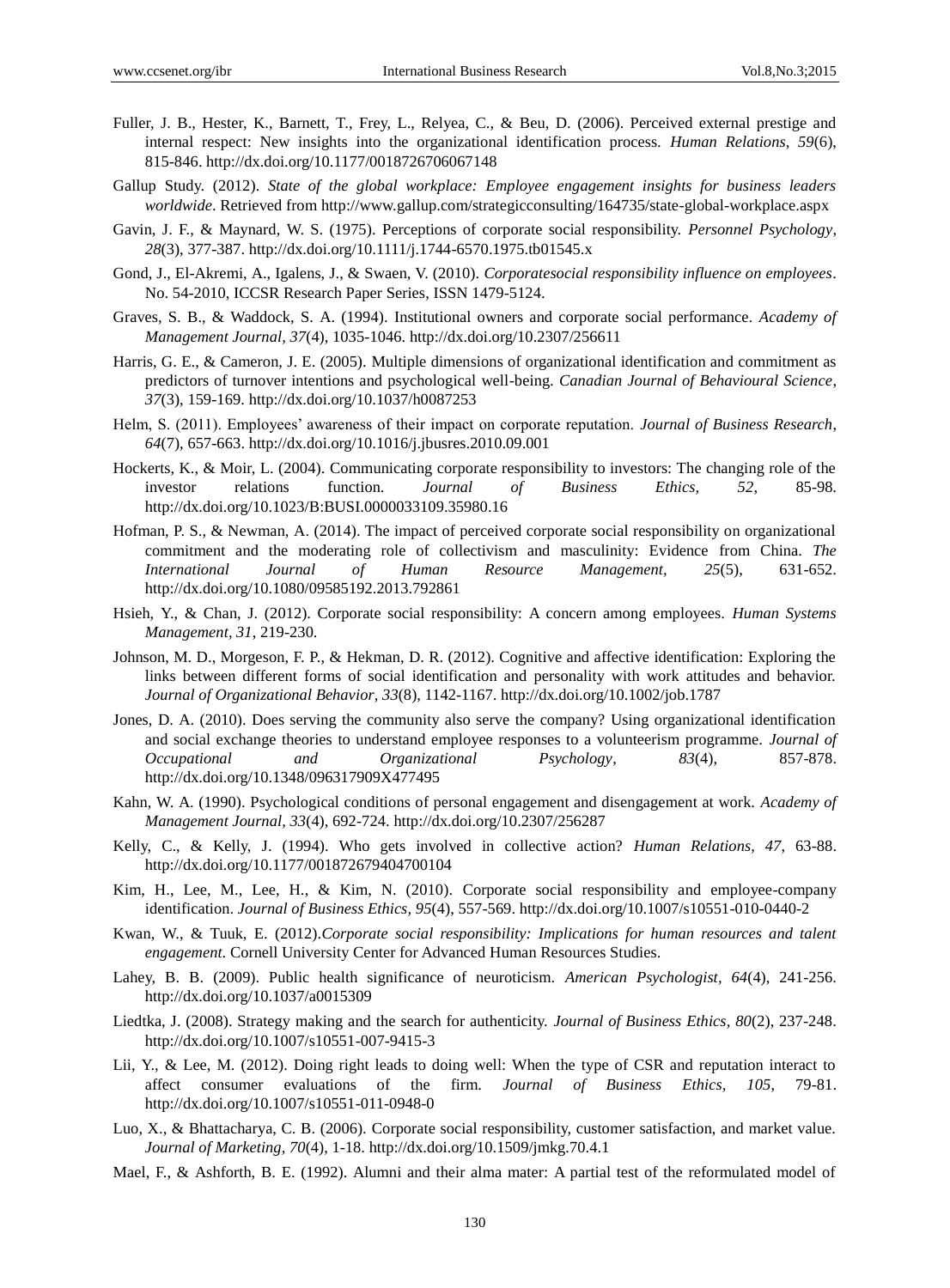organizational identification. *Journal of Organizational Behavior, 13*(2), 103-123. http://dx.doi.org/10.1002/job.4030130202

- Matthews, G., Zeidner, M., & Roberts, R. D. (2004). *Emotional intelligence: Science and myth*. Cambridge, MA: MIT Press.
- McShane, L., & Cunningham, P. (2012). To thine own self be true? Employees" judgments of the authenticity of their organization"s corporate social responsibility program. *Journal of Business Ethics, 108*, 81-100. http://dx.doi.org/10.1007/s10551-011-1064-x
- Moir, L. (2001). What do we mean by corporate social responsibility? *Corporate Governance, 1*(2), 16-22. http://dx.doi.org/10.1108/EUM0000000005486
- Moreland, J. (2013, May 1). The costs of ignoring employee engagement.*Fast Company*. Retrieved June 14, 2013, from http://www.fastcompany.com/3009012/the-costs-of-ignoring-employee-engagement
- Newman, A., Nielsen, N., & Miao, Q. (2014). The impact of employee perceptions of organizational corporate social responsibility practices on job performance and organizational citizenship behavior: Evidence from the Chinese private sector. *The International Journal of Human Resource Management*, (24), 315-341.
- PeopleMetrics. (2011, June 13). Calculating the cost of employee disengagement. *PeopleMetrics*. Retrieved December 6, 2013, from http://www.peoplemetrics.com/blog/calculating-the-cost-of-employee-disengagement/
- Peterson, D. K. (2004).The relationship between perceptions of corporate citizenship and organizational commitment. *Business & Society, 43*(3), 296-319. http://dx.doi.org/10.1177/0007650304268065
- Psychometrics.(2010). *Control opportunity & leadership: A study of employee engagement in the Canadian workplace*. Retrieved from http://www.psychometrics.com/docs/engagement\_study.pdf
- Rego, A., Leal, S., & Cunha, M. P. (2011). Rethinking the employees" perceptions of corporate citizenship dimensionlization. *Journal of Business Ethics, 104*(2), 207-218. http://dx.doi.org/10.1007/s10551-011-0899-5
- Roberts, B. W., Kuncel, N. R., Shiner, R., Caspi, A., & Goldberg, L. R. (2007). The power of personality: The comparative validity of personality traits, socioeconomic status, and cognitive ability for predicting important life outcomes. *Perspective on Psychological Science, 2*(4), 313-345. http://dx.doi.org/10.1111/j.1745-6916.2007.00047.x
- Robinson, D., Perryman, S., & Hayday, S. (2004). *The drivers of employee engagement*. Institute for Employment Studies, Brighton.
- Rupp, D. E., Ganapathi, J., Aguilera, R. V., & Williams, C. A. (2006). Employee reactions to corporate social responsibility: An organizational justice framework. *Journal of Organizational Behaviour, 27*(4), 537-543. http://dx.doi.org/10.1002/job.380
- Rupp, D. E., Shao, R., Thornton, M. A., & Skarlicki, D. P. (2013). Applicants" and employees" reactions to corporate social responsibility: The moderating effects of first-party justice perceptions and moral identity. *Personnel Psychology, 66*(4), 895-933. http://dx.doi.org/10.1111/peps.12030
- Rupp, D. E., Williams, C. A., & Aguilera, R. V. (2011). Increasing corporate social responsibility through stakeholder value internalization (and the catalyzing effect of new governance): An application of organizational justice, self-determination, and social influence theories. In M. Schminka (Ed.), *Managerial ethics: Managing the psychology of morality* (pp. 69-88). New York: Routledge.
- Russo, M. V., & Fouts, P. A. (1997). A resource-based perspective on corporate environmental performance and profitability. *Academy of Management Journal, 40*(3), 534-559. http://dx.doi.org/10.2307/257052
- Saks, A. M. (2006). Antecedents and consequences of employee engagement. *Journal of Managerial Psychology*, *21*(7), 600-619. http://dx.doi.org/10.1108/02683940610690169
- Shehadi, R., Ghazaly, S., Jamali, D., & Jamjoom, M. (2011). *The rise of corporate social responsibility: A tool for sustainable development in the Middle East.* Retrieved from http://www.strategyand.pwc.com/media/file/Strategyand\_The-Rise-of-Corporate-Social-Responsibility.pdf
- Shen, J., & Benson, J. (2014). When CSR is a social norm: How socially responsible human resource management affects employee work behavior. *Journal of Management*.http://dx.doi.org/10.1177/0149206314522300
- Shen, J., & Zhu, C. J. (2011). Effects of socially responsible human resource management on employee